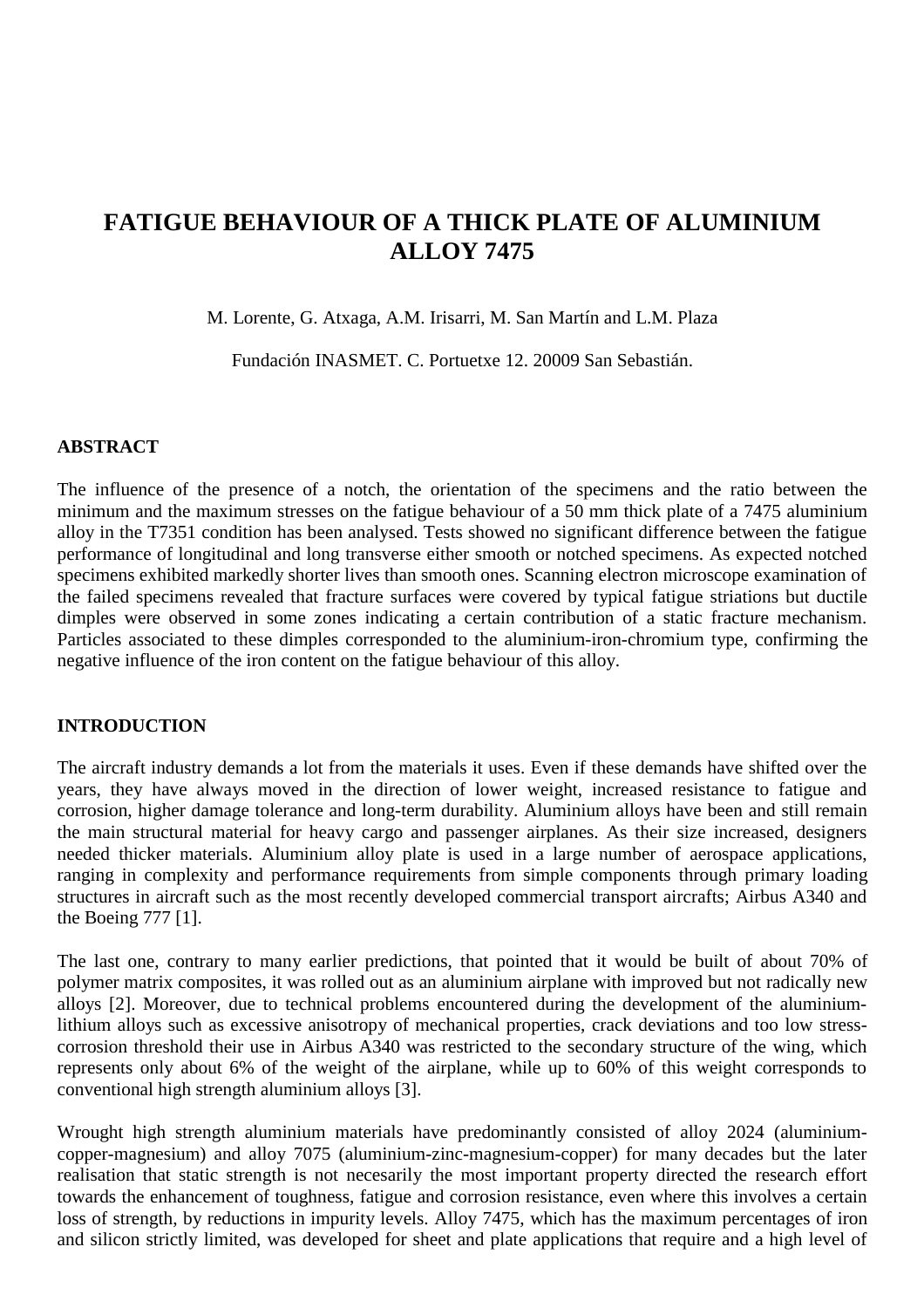guaranteed fracture toughness. It possesses the highest strength-toughness combinations available in an aluminium alloy and it has been possible to use this alloy for lower wing skin and fuselages instead of 2024 [4].

The growing gap between airplane cost-per-seat and yield-per-passenger has forced aircraft designers to focus on ways to reduce manufacturing costs. One consequence is that complex components machined out of thick plate increasingly are replacing parts previously machined from die forgings or fabricated from sheets and extrusions. This means that aluminium alloy plate producers face increasingly challenging performance targets. Improved properties including short transverse ductility, fatigue performance and fracture toughness are required. As a consequence, the fatigue performance of thick plate in aerospace applications has arisen increased importance. Materials specifications requiring uniaxial fatigue testing for release certification purposes are being introduced.

The objective of this paper is to analyse the fatigue behaviour of a 50 mm thick plate of alloy 7475 in the T7351 condition.

## **EXPERIMENTAL PROCEDURE**

Material chosen for this study consisted in one 50 mm thick plate of the alloy 7475, whose chemical composition is shown in Table 1.

### TABLE 1 CHEMICAL COMPOSITION OF THE ALUMINIUM ALLOY PLATE

| 11<br><b>Allov</b>                                                             | –<br>$\cdot$<br>ப | ∪u  | Мσ<br>11.5               | –<br>НΔ<br>╰ | ◡           | ັ                     | ΔI                              |
|--------------------------------------------------------------------------------|-------------------|-----|--------------------------|--------------|-------------|-----------------------|---------------------------------|
| $\overline{H}$ $\overline{H}$ $\overline{H}$<br>٠,<br>$\overline{\phantom{0}}$ | ◡.◡               | ⊥•∪ | $\overline{\phantom{a}}$ | 0.09         | $v \cdot v$ | . $\cap$<br>⌒<br>v.∠v | $\mathbf{r}$<br><b>B</b> alance |

This plate was received in the T7351, condition, that is, solution treated after a high temperature soaking time to achieve a nearly homogeneous solid solution, rapidly cooled to prevent precipiation of the solved phases, stress relieved by stretching and two stage to obtain the desired precipitation hardening. The strength that can be obtained after this treatment is lower than in the T6 condition (aged at the maximum strength) but with the advantages of higher toughness and better exfoliation and stress corrosion cracking resistance.

Tensile and fracture toughness tests specimens were machined from this plate, at two depth locations (1/4 thickness and centre). Four 12.5 mm diameter round tensile tests specimens were obtained at each depth location; two in the longitudinal and two in the long transverse orientations. Tensile tests were carried out at room temperature following ASTM E-8-95a standard [5]. Three 25 mm thick compact tension (CT) fracture toughness were machined at each location in the L-T and T-L orientations, according to ASTM E-399-90 orientation code [6]. Fracture toughness tests were also performed at room temperature.

6.5 mm diameter round smooth specimens for fatigue tests were machined at the same locations and orientations than tensile tests ones. Moreover, 6.5 mm diameter notched specimens  $(K_t=3)$  were also obtained at these plate locations and orientations. All the fatigue tests were performed at room temperature, using stress ratios of  $R=1$ , 0 and 0.5 for smooth specimens and only  $R=0$  for notched specimens.

After failure, at least one half of each broken specimen was examined by means of scanning electron microscopy and the phases that contributed to the failure process were identified by energy dispersive X-ray spectrometry.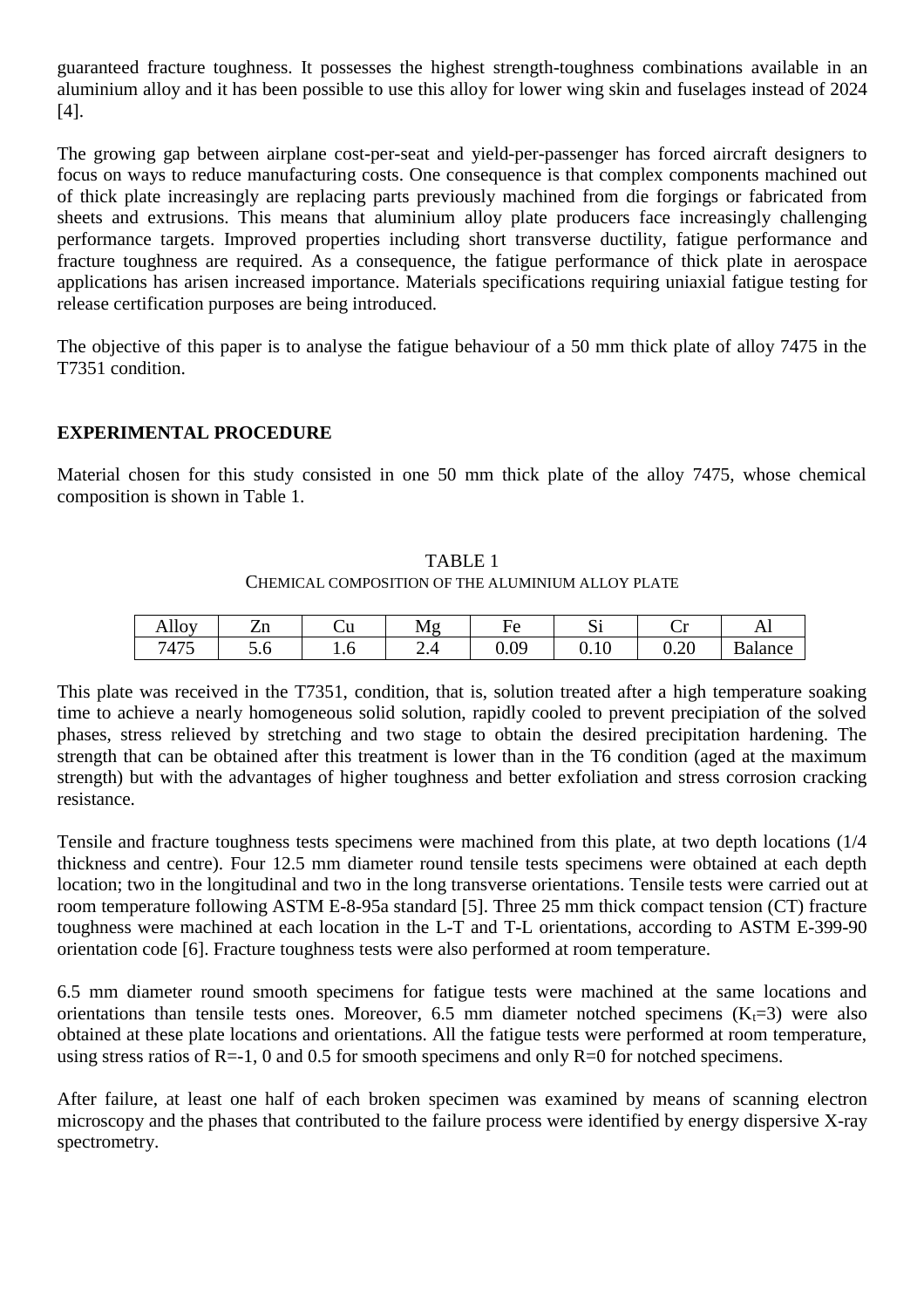### **RESULTS AND DISCUSSION**

As it is shown in figure 1 the microstructure of the alloy is constituted of recrystallised grains elongated in the rolling direction and unrecrystallised regions. The use of higher magnification revealed that these unrecrystallised regions contain a very fine subgrain structure. This type of microstructure is usually found in hot worked 7XXX aluminium alloys, especially in the more highly worked regions near the surface, where critical deformation has caused coarse recrystallised grains to form [7]. Some relatively large particles were detected in the microstructure. Energy dispersive spectrometry revealed that most of them were constituted by aluminium, iron and copper forming probably the phase  $Al_7Cu_2Fe$ , although differences in the contents of these elements were found in the various particles. Most of the remaining particles, that were detected by optical or scanning electron microscopy possess also a certain amount of iron in their composition associated to different amounts of other elements such as aluminium, copper, iron, zinc, chromium, magnesium, silicon or titanium. Moreover, some iron free particles formed by aluminiummagnesium-silicon, aluminium-copper-zinc, aluminium.titanium-copper-chromium-zinc or aluminiummagnesium-silicon-titanium were observed. Detection of the finest particles probably will require the use of transmission electron microscopy.

| Location                | Orientation | Y.S.(MPa) | UTS (MPa) | Elongation $(\%)$ | $K_O$ (MPa.m <sup>1/2)</sup> |
|-------------------------|-------------|-----------|-----------|-------------------|------------------------------|
| $\frac{1}{4}$ thickness | L-T         | 421       | 492       | 10.4              |                              |
| $\frac{1}{4}$ thickness | T-L         | 423       | 496       | 10.2              | 48                           |
| Centre                  | $L-T$       | 416       | 487       | 10.0              | 49                           |
| Centre                  | $T-L$       | 417       | 489       | 10.2              |                              |

TABLE 2 MECHANICAL PROPERTIES OF THE PLATE AT THE VARIOUS DEPTH LOCATIONS AND ORIENTATIONS

Table 2 exhibits the average values obtained in the tensile and fracture toughness tests at the different depth locations and orientations. It can be easily seen that do not exist any significant influence of neither the location nor the orientation of the specimens on these average values. Values at the centre of the plate are just a little below those recorded at ¼ thickness. Fracture toughness in the T-L orientation were slightly lower than T-L ones at both depth locations but differences cannot be considered significant. These results seem to contradict other ones previously published by Bucci [8] where clearly higher values in the L-T orientation were obtained. The most plausible explanation would be based on the differences in the rolling process used for producing the plates studied in each work. The plate studied in the present paper exhibits a great similarity in the properties in the longitudinal and long transverse orientation. Unpublished results showed that fracture toughness in the L-S orientation is markedly lower than those in the two other orientations, in good agreement with Bucci's observation [8]. Results recorded in the L-T and T-L orientations are so high that specimens used for these tests were not thick enough to obtain valid  $K_{\text{IC}}$  values according to the established requirements and just  $K_0$  values are reported.

Fractographic examination of these specimens revealed that microvoid coalescence was the operating mechanism. Some particles remained inside the ductile dimples, allowing to identify those that have contributed to the failure. Energy dispersive spectrometry revealed that the majority of the particles which were present in the fracture surfaces corresponded to the Al<sub>7</sub>Cu<sub>2</sub>Fe phase in very good agreement with the metallographic observations. A more detailed description of the fractographic analysis of these samples is presented in reference [9].

Fatigue tests results for smooth and notched specimens are shown in figures 2 and 3, respectively. A very slight influence of the specimen depth location on the fatigue life of the material was observed and so no distinction between specimens machined at each location is included in these graphs. Moreover, no significant effect of the specimen orientation on the fatigue performance was found. As expected, for the same mean stress, an increase in the stress amplitude leaded to a decrease in the fatigue life or, if the value that is kept constant is the stress amplitude, an increase in the stress ratio induces a decrease in the fatigue life.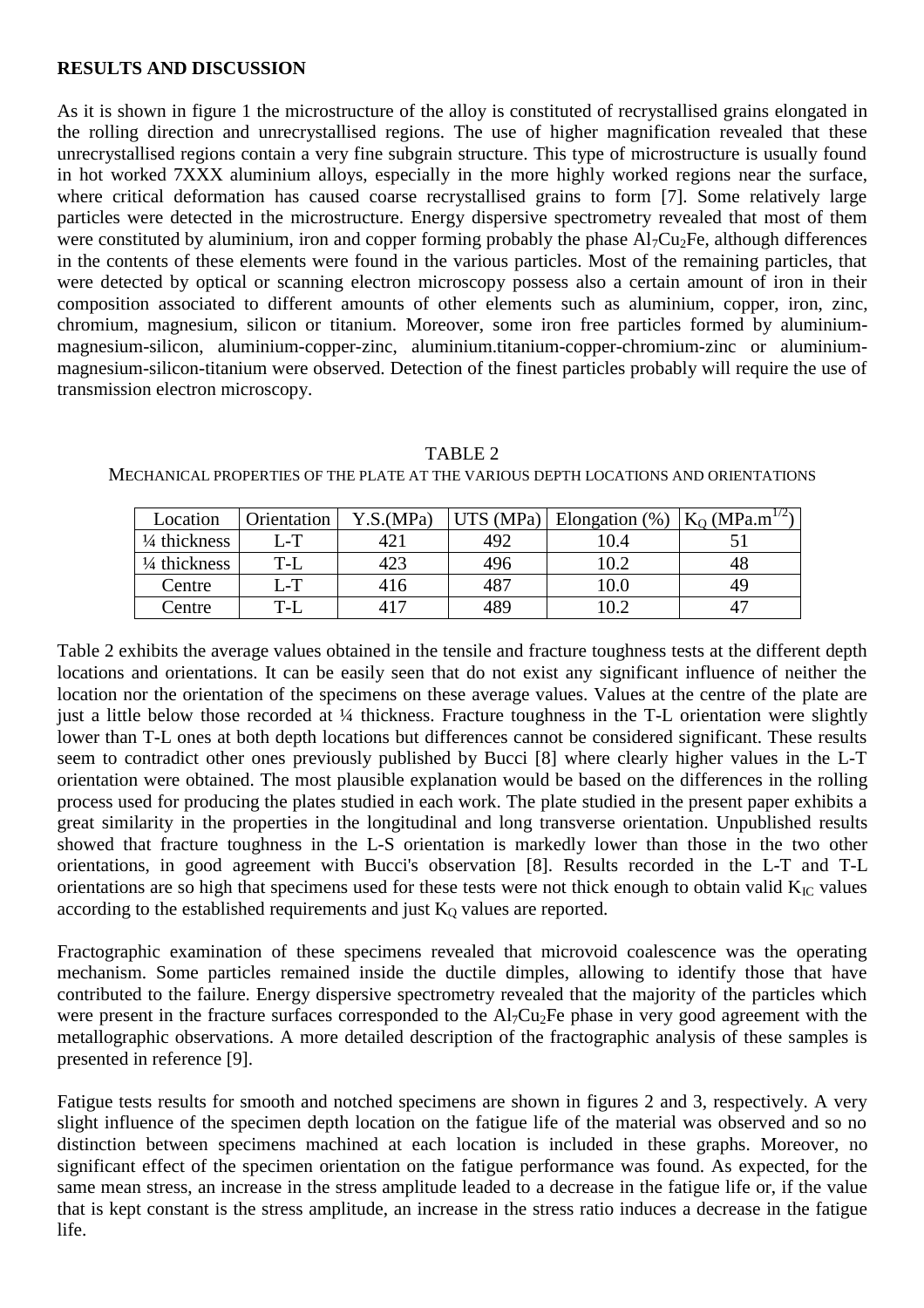In order to facilitate the analysis of these fatigue data the use of constant life diagrams was proposed. These diagrams plot the minimum stress, both tensile and compressive , along the x-axis and the maximum stress along the y-axis. This representation was proposed by Haigh and is, therefore, commonly referred to as the Haigh diagram. They give information about the influence of maximum, minimum, mean and alternating stresses on the fatigue performance of the alloy and can be used for evaluating the in-service lives of components.

Constant fatigue life lines collected in a Fatigue Data Book [10], for a plate of this same alloy 7475, together with the results obtained in the present work for smooth specimens, are shown in figure 4. It can be seen that good agreement is only found for short lives that is when specimens were tested under high stress levels. However, under low stress amplitudes, specimens tested in the present work exhibited shorter lives with respect to data included in reference [10]. One explanation for these discrepancies in the low stress amplitude results would be based in the highest strenght of the material included in the graph of the Fatigue Data Book. This is probably true for two heat treating conditions (T651, T7651), but the third treatment (T7351) is the same that was given to the plate studied in the present work. Moreover, as no distinction between the data obtained from the material in the various heat treating condition, and strength, was made in reference [10] comparison of the results is more difficult.

Fractographic examination of the broken specimens revealed that most of the fracture surfaces were mostly covered by striations than in those that were tested at highest stress amplitudes exhibited a wavy front and many secondary cracks. Nevertheless, in some zones the presence of large particles was observed in both alloys. These particles have a negative effect on the fatigue performance, accelerating the failure process, as their decohesion to the surrounding matrix generates microvoids that facilitate the crack propagation. Most of these particles are formed by aluminium, copper, chromium and iron and those formed by aluminium, copper and iron that constituted the greatest number in the tensile and the fracture toughness specimens were scarcely detected. A more detailed description of the fractographic facets is included in reference [9] although no explanation to this different contribution of the particles to failure in the tensile, fracture toughness and fatigue tests was found.

Small amounts of chromium are intentionally added to this alloy to modify the dynamic recovery and thus to control static recrystallisation in hot worked products. It combines with other elements such as aluminium, copper or zinc, entering in the composition of the particles denominated dispersoids, which are formed by solid state precipitation. In his study on the stress corrosion cracking behaviour of the alloy 7075, Byrne [11] also observed the presence of chromium rich particles, located in the grain boundaries or in the matrix, in the fracture surfaces, but the chemical composition of their particles is different from these found in the present work. In the present case both the nature and the size of the particles seem to indicate that they have been formed during the solidification and have not been solved during the posterior heat treatments and do not correspond really to dispersoids.

Moreover, De Sanctis and Lazzeri [12] showed the marked contribution of chromium rich large inclusions or incoherent dispersoids on the fatigue behaviour of a rapidly solidified 7XXX aluminium alloy and recommended to replace chromium by zirconium as the element added to control the recrystallisation process. This conclusion is partially supported by the fractographic observations of the fatigue specimens of an alloy 7050, where zirconium and no chromium was added. Logically no chromium rich phases were found in the fracture surfaces of the specimens of this alloy. However, coarse particles of different nature (mainly aluminium-copper-iron and aluminium-magnesium-silicon) were observed in the fracture surfaces of these specimens [9] and no improvement in the fatigue performance was achieved. A more homogeneous distribution of chromium in the molten alloy would probably lead to a larger optimisation in the fatigue behaviour of the alloy 7475.

Moreover, the recommended more strict control on the maximum iron content will also contribute to improve the fatigue behaviour as the amount of this element to form the coarse particles will be lower and their number and size will decrease. Nevertheless, this reduction in the iron percentage it is not an easy task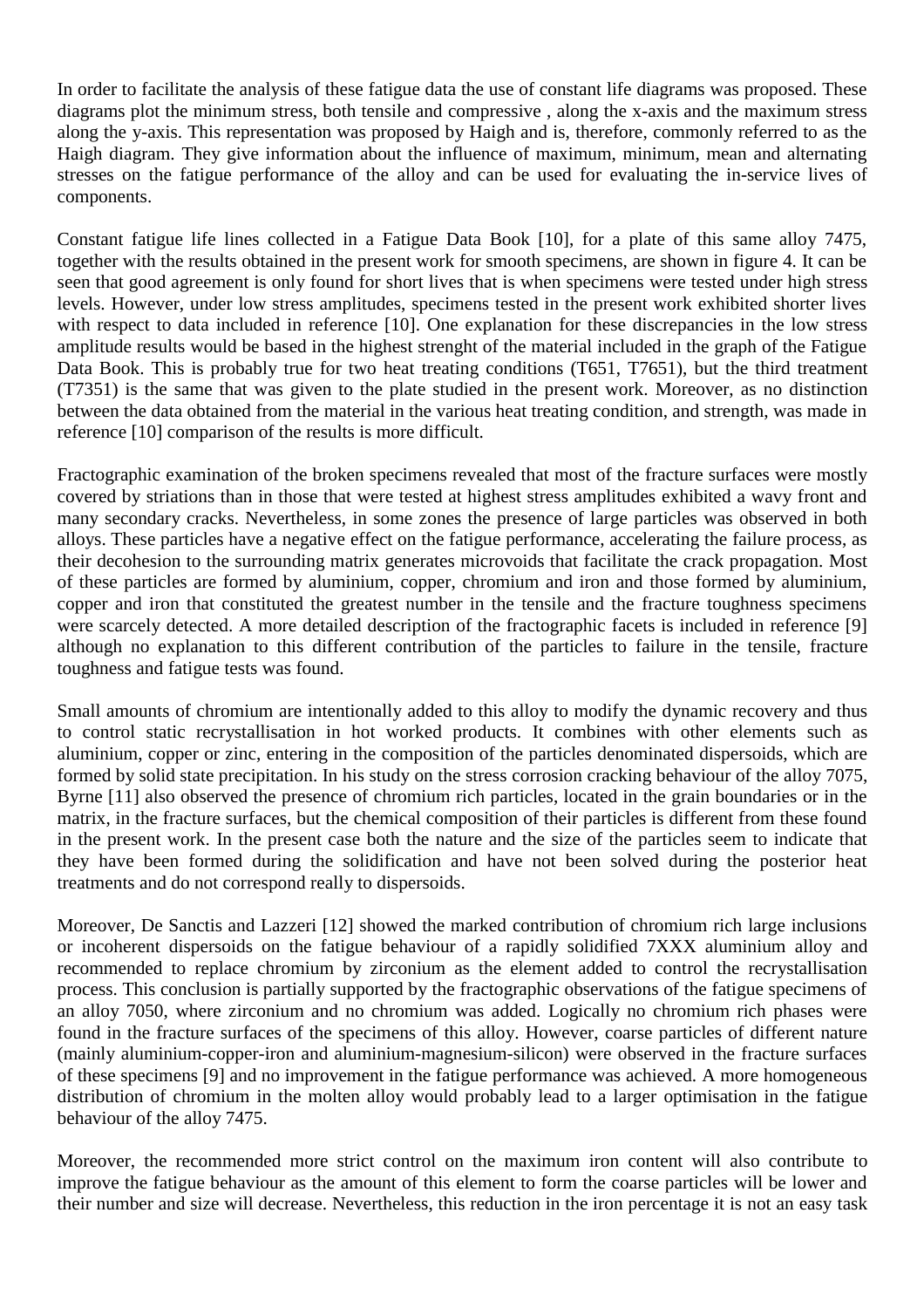as iron is the most usual impurity in aluminium alloys and is hardly eliminated, increasing the cast of the product.

## **CONCLUSIONS**

a.- It was not absorved any clear influence of the specimen depth location or orientation on the fatigue performance. However, a significant negative effect of the notches on the fatigue resistance of the alloy was observed

b.- Fractographic examination of the broken specimens revealed that fracture surfaces were mainly covered by fatigue striations although some coarse aluminium-iron-copper-chromium particles, that have accelerated the failure process, were also detected.

d.- The nature and size of these particles seem to indicate that they have been formed in the solidification and no solved in the solution heat treatment and do not correspond to dispersoids formed by solid state precipitation.

e.- Comparison between the fatigue performance of thick plates of the 7475 and 7050 alloys indicates that the substitution of chromium by zirconium as the element added to form the dispersoids and to control the recrystallisation process do not produce any significant improvement in the fatigue behaviour as chromium rich coarse particles that accelerated the failure process in the alloy 7475 are replaced by aluminium-copperiron or aluminium-magnesium-silicon but the negative effect of particles is still evident.

f.- A more strict control of the iron content limiting the maximum percentage to even lower value would contribute to improve the properties of the alloy as this element forms coarse particles that accelerates the failure.

## **ACKNOWLEDGEMENT**

Plates used in the present study were supplied by Gamesa Aeronáutica which is gratefully acknowledged. Authors wish to thank also to the Basque Government for the support given to the research programme from which the present paper has been obtained.

## **REFERENCES**

1. Aluminium Alloys Take-Off (1998). *Materials World*. July. pp 407-408

2. Staley J.T, Liu J. and Hunt W.H. (1998) *Advanced Materials & Processes* **152**, 4, pp 17-20

3. Schöen M (1992) Materiales Utilizados en Aeronáutica. *Jornadas sobre Materiales Avanzados para Aeronáutica y Espacio*. San Sebastián.

4. Crane F.A.A. and Charles J.A. (1985) *Selection and Use of Engineering Materials*. Butterworths pp 216- 244

5. ASTM E-8M-95a. *Standard Test Methods for Tension Testing of Metallic Materials*. Annual Book of Standards. Vol 03.01

6. ASTM E-399-90. *Standard Test Method for Plane Strain Fracture Toughness of Metallic Materials.* Annual Book of Standards. Vol 03.01

7. Microstructure of Alloys (1984). In: *Aluminum: Properties and Physical Metallurgy* ASM. pp 58-104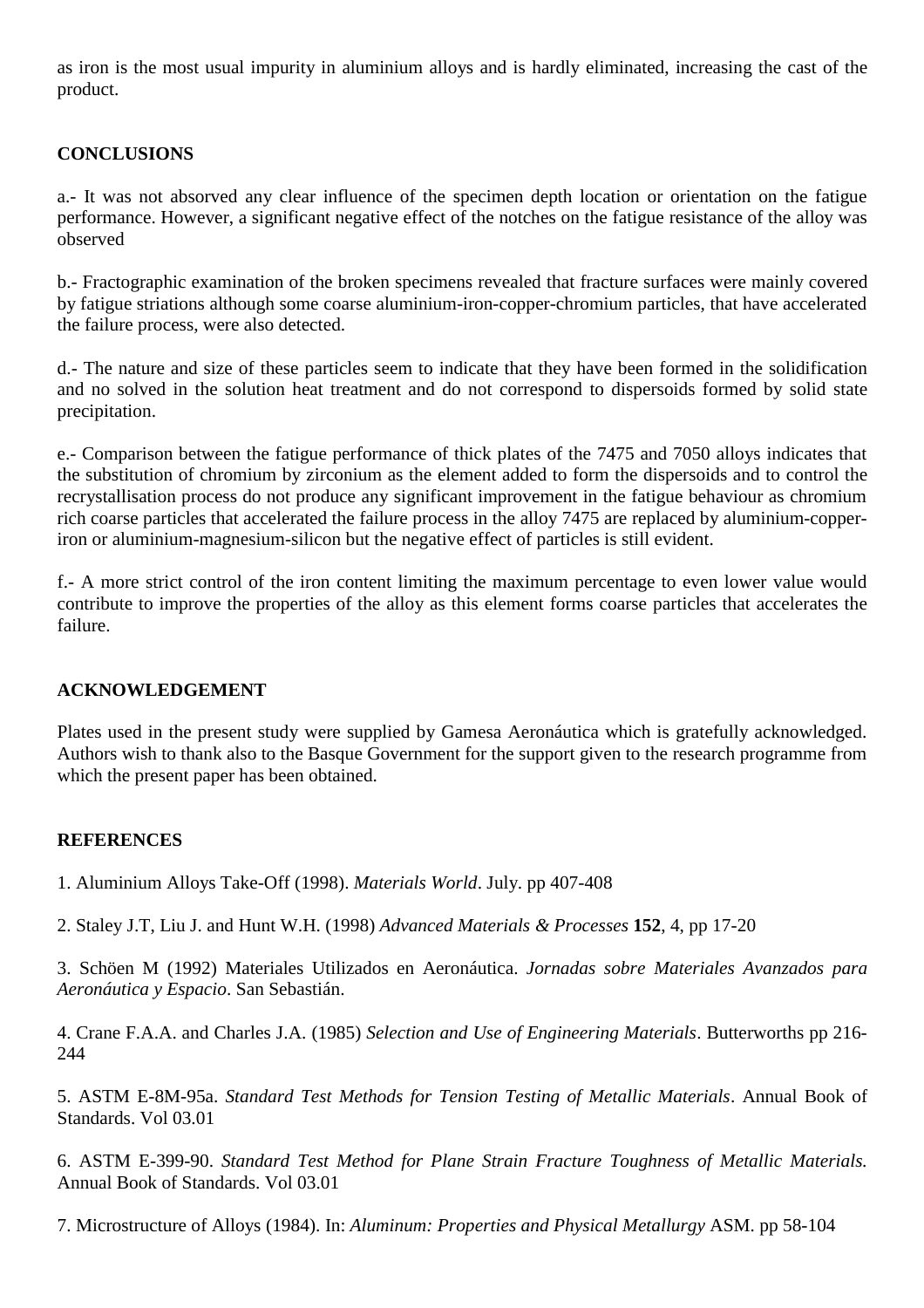8. Bucci R.J. (1979). Engng. Fract. Mech. 12 pp 407-441

9. Irisarri A.M and Atxaga G. (2000). *Fractographic Study of Two Damage Tolerant Alumium Alloys*. To be presented at this Conference.

10. Fatigue Data Book: Light Structural Alloys (1995) ASM International, pp 110-111

11. Byrne S.C. (1986) In *Aluminum Alloys; Their Physical and Mechanical Properties* Vol II. EMAS Ltd. pp 1095-1107

12. De Sanctis and Lazzeri L. (1992) *Fatigue Fract. Engng. Mater. Struct.* **15,** 3, pp 249-263



**Figure 1**. Micrograph (X100). Microstructure of the plate in the longitudinal direction showing elongated grains.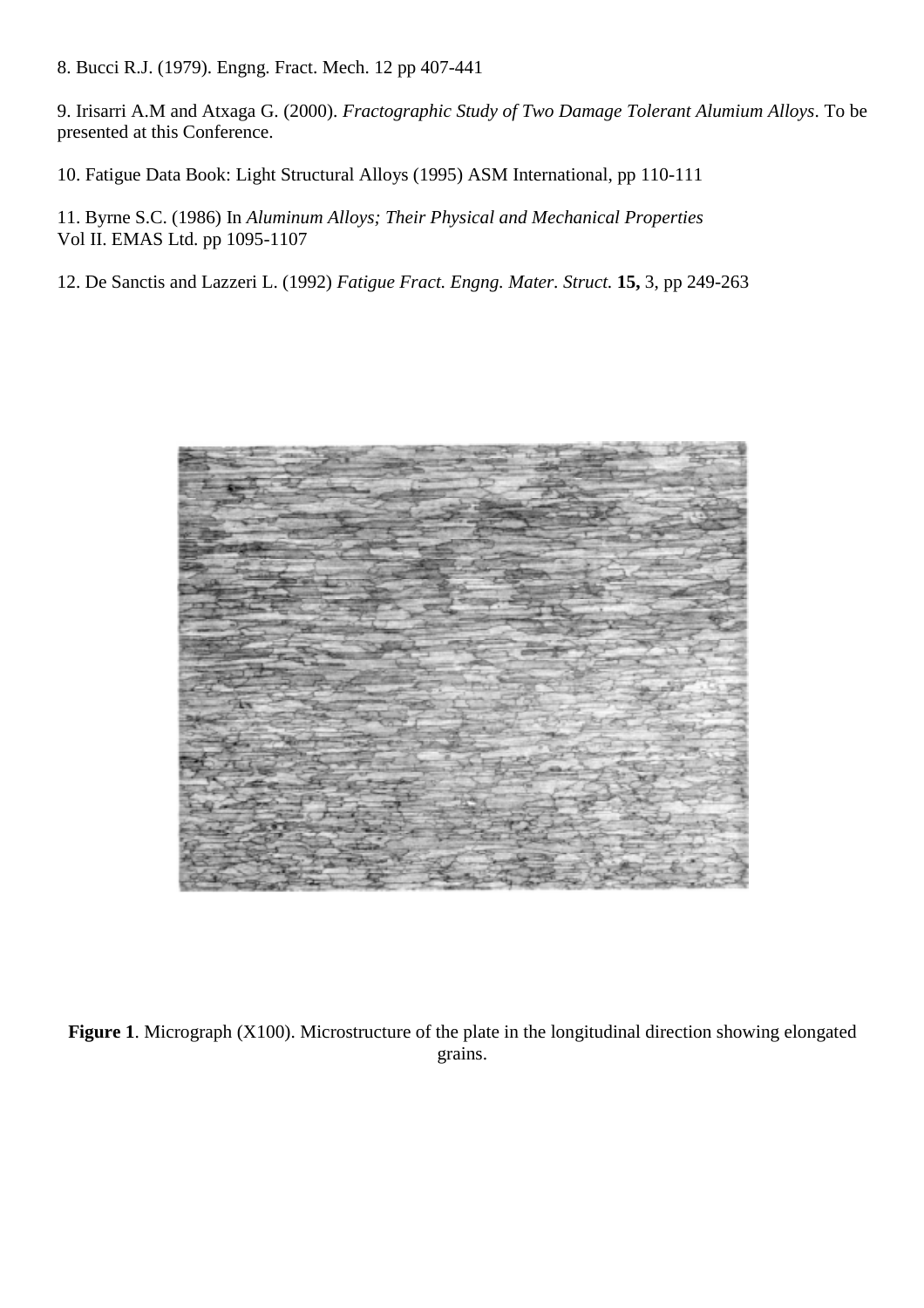

**Figure 2**. Fatigue tests results. Graph of the maximum stress versus number of cycles to failure. Smooth



#### NOTCHED SPECIMENS

**Figure 3**. Fatigue tests results. Graph of the maximum stress versus number of cycles to failure. Notched specimens.